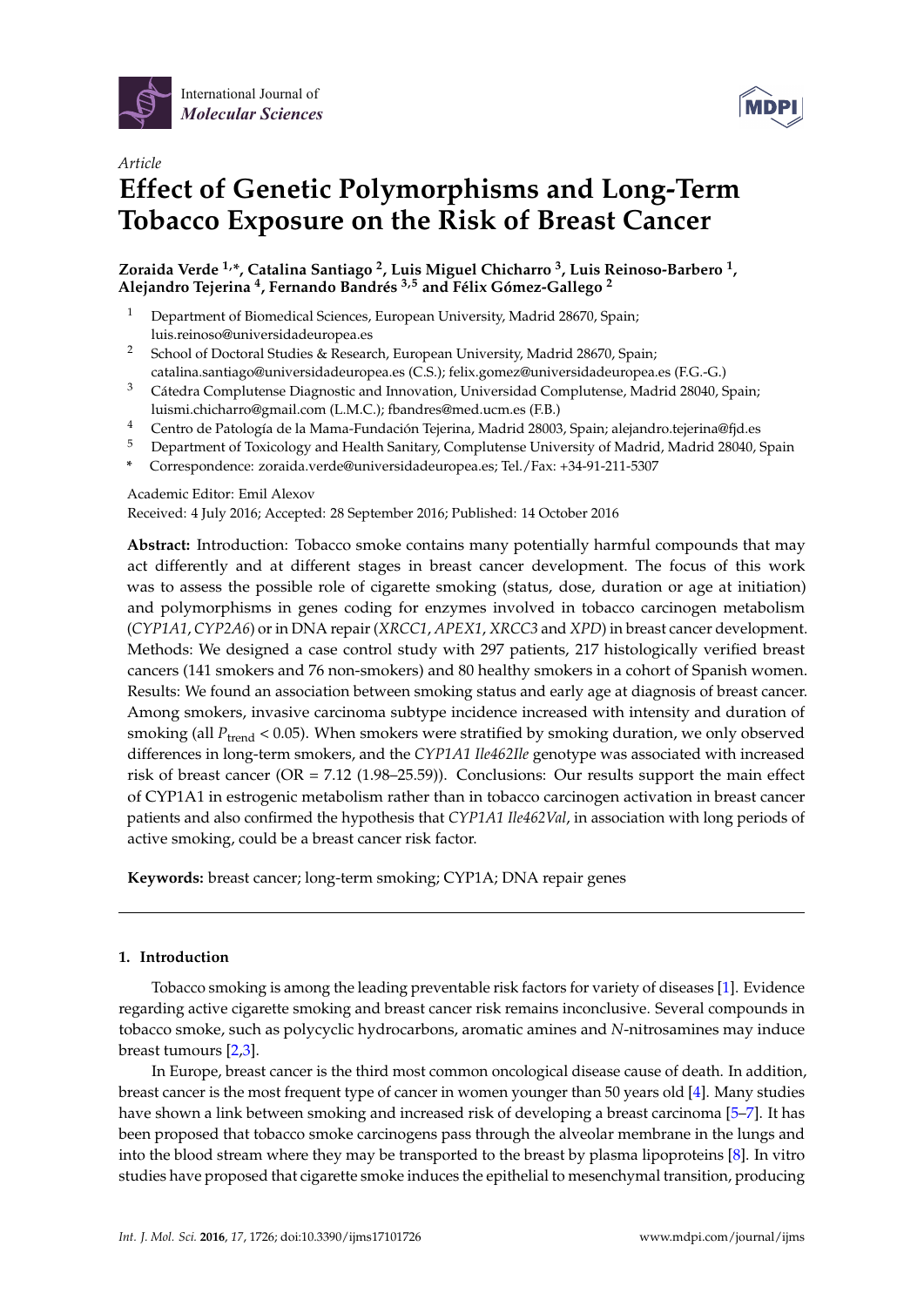a more aggressive phenotype [\[9\]](#page-8-7). A higher prevalence of tobacco metabolites and smoking-specific DNA adducts have been detected in the breast tissue of women who smoke than non-smokers [\[10](#page-8-8)[,11\]](#page-8-9). Some studies have examined the risk of breast cancer according to genotypes that metabolize tobacco compounds in the human body or in genes related to DNA repair, with different results [\[3,](#page-8-2)[12\]](#page-8-10). Genes such as *NAT1*, *NAT2*, *CYP1A1*, *COMT*, *BRCA1*, *BRCA2* or DNA repair genes have been reported to alter the relationship between smoking and breast cancer risk [\[7](#page-8-5)[,13–](#page-8-11)[15\]](#page-8-12).

This case-control study was conducted to examine the association between active cigarette smoking (status, intensity, duration or age at initiation) and breast cancer risk among pre- and postmenopausal women and evaluate possible gene-environment interactions for selected SNPs in a cohort of Spanish women. Comparison of the associations of different smoking phenotypes with breast cancer risk may help not only to clarify the most relevant measures with regard to risk but also to determine the possible influence of smoking in various stages of breast cancer development.

### **2. Results**

The study included 297 women, all of Caucasian (Spanish) descent for  $\geq$ 3 generations, and the mean age was 54 years (SD = 13). Women were divided into three groups:

- 1. Seventy-six patients who had never smoked with histologically verified breast carcinoma, non-smoker group.
- 2. One hundred forty-one smoker patients with histologically verified breast carcinoma.
- 3. Eighty healthy smoker women, with negative family or personal history and with negative breast findings.

Table [1](#page-1-0) provides a summary of demographic information, clinical parameters and active smoking variables (smoking status, age at initiation, PYS) and their average values in each group.

| <b>Variables</b>                      |                                       | <b>Breast Carcinoma Group</b> | <b>Healthy Group</b> |       |
|---------------------------------------|---------------------------------------|-------------------------------|----------------------|-------|
|                                       | <b>Non-Smokers</b>                    | <b>Smokers</b>                | <b>Smokers</b>       |       |
|                                       | $64 \pm 10$                           | $56 \pm 9$                    | $42 + 11$            |       |
| Age at diagnosis (years)              | $56 + 11$                             | $48 + 9$                      |                      |       |
| Breast cancer before age 45 years (%) | $19.7\%$                              | 41.3%                         |                      |       |
| Smoking duration (years)              | $\overline{\phantom{0}}$              | $25.5 + 11.4$                 | $22.9 \pm 11.8$      |       |
| Age at initiation (years)             | $\overline{\phantom{0}}$              | $18 + 5$                      | $18 \pm 5$           |       |
|                                       |                                       | $14.0 + 8.7$                  | $19.3 \pm 13.1$      |       |
|                                       |                                       | $17.2 + 13.8$                 | $25.5 \pm 27.4$      |       |
| Heavy smokers $15 >$ PYS $(\%)$       |                                       |                               | 47.9%                | 55.0% |
| Breast cancer histology               | In situ carcinoma (%)                 | 22.9%                         | 14.6%                |       |
|                                       | Invasive (infiltrating carcinoma) (%) | 77.1%                         | 85.4%                |       |

<span id="page-1-0"></span>**Table 1.** Summary for demographic, clinical and tobacco consumption variables among the population.

The values are given as mean  $\pm$  SD. Abbreviations: CPD, cigarettes per day; PYS, pack years smoked.

#### *2.1. Smoking's Impact on Clinical Variables and Breast Cancer*

In the breast cancer group, dividing by smoking status, we observed statistically significant associations between smoking and diagnosis age (*p* < 0.001). In the non-smoker breast cancer group 19.7% were under 45 years old, while in the active smoker group it was 41.3% (*p* = 0.001). Moreover, among the smoker breast cancer group we also found a statically significant positive correlation between age at smoking initiation and diagnosis age of breast cancer (R = 0.294, *p* < 0.001).

Comparing breast cancer smokers versus healthy smokers, we observed statistically significant differences in age between two groups, but no statistically significant differences were observed in the age at smoking initiation or years smoking ( $p = 0.926$ ;  $p = 0.154$ , respectively). On the other hand, the healthy smokers group smoked more CPD or presented higher PYS ( $p = 0.001$ ;  $p = 0.002$ , respectively).

Among breast cancer patients, dividing by smoking status, we observed a non-significant different distribution of breast cancer subtypes (Table [1\)](#page-1-0). Stratifying by YS (<20,  $\geq$ 20), smoking duration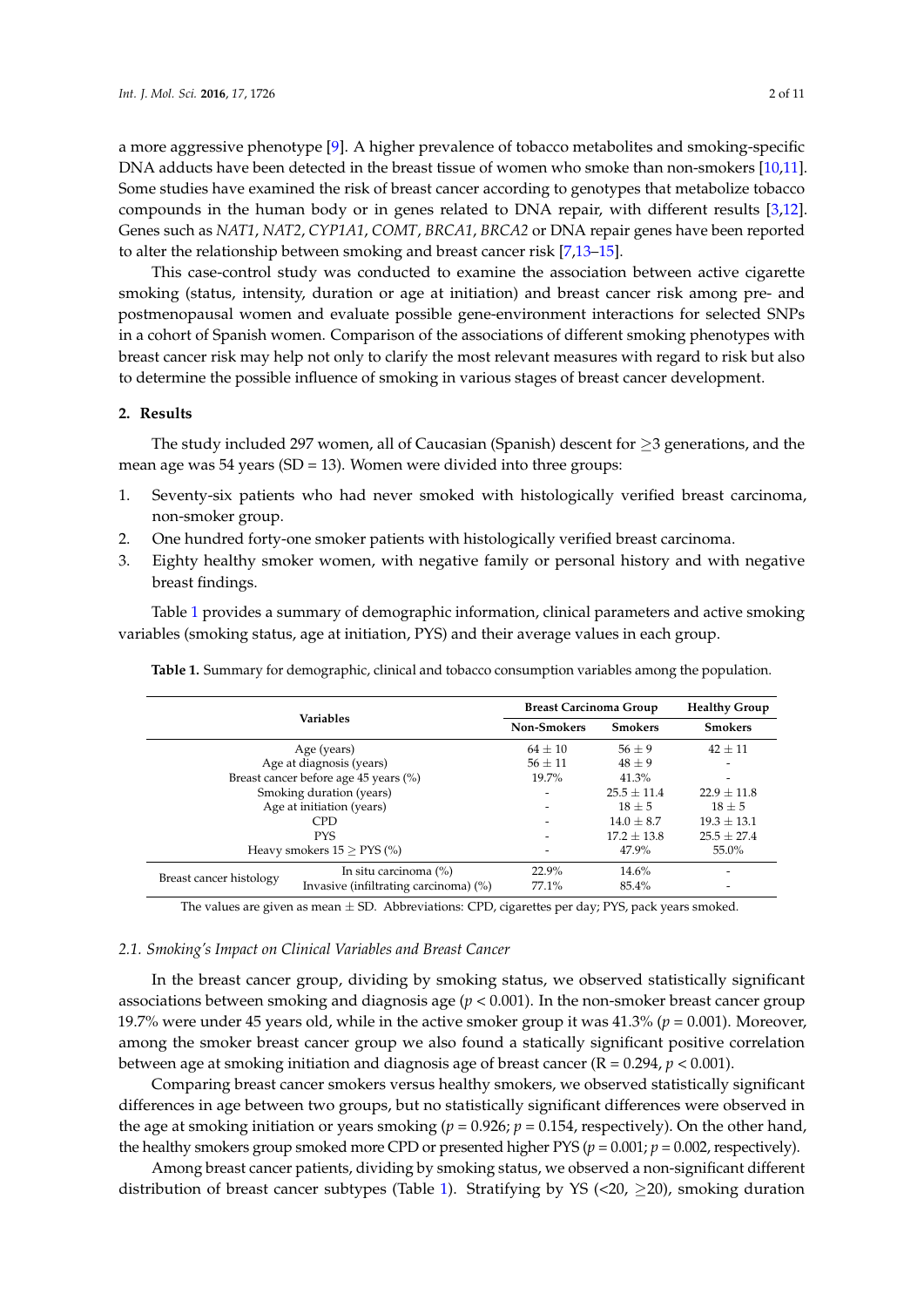( $<20$  years) was associated with significant increase in risk of in situ carcinoma (OR = 1.328, CI: 1.023–1.72). In addition, we found statistically significant associations between PYS ( $\leq$ 5, 5–15, ≥15) and different subtypes of breast cancer (*p* = 0.033). We observed a higher prevalence of invasive carcinoma in groups with more PYS (76.2%, 81.8% and 92.2%, respectively).

#### *2.2. Analysis of Genetic Polymorphisms*

We analysed the prevalence of the following genetic polymorphisms *XRCC1* (*Arg399Gln*) [rs25487], *APEX1* (*Asp148Glu*) [rs1130409], *XRCC3* (*Thr241Met*) [rs861539], *XPD* (*Asp312Asn*) [rs1799793] and (*Lys751Gln*) [rs13181], *CYP1A1* (*Ile462Val*) [rs1048943], *CYP2A6*\*2 (*Lys160His*) [rs1801272], and *CYP2A6*\*9 (−*48T > G*) [rs28399433] in breast cancer patients and healthy smokers.

No departure from the Hardy–Weinberg equilibrium was detected for the majority of genes, with the exception of *XRCC1* (*Arg399Gln*) (*p* = 0.002) and *XPD* (*Asp312Asn*) (*p* = 0.02).

Analyses focused on associations with genotype categorized using a recessive model (i.e., homozygotes of the most common allele plus heterozygotes were the referent group, compared to homozygotes of the minor allele).

### *2.3. Relationship between Smoking Habits, Clinical Variables and Genetic Polymorphisms*

Among all smokers, no statistically relationship was observed between smoking habits or the clinical variables and genetic polymorphisms analysed. Only a moderately significant interaction was found between *XRCC3 Thr241allele* and more PYS (*p* = 0.039). This association was in agreement with previous reports [\[16\]](#page-8-13). In addition, we observed a marginal relationship between CYP2A6\*2 and age of diagnosis in the group of smoker patients ( $p = 0.037$ ).

#### *2.4. Genetic Differences between Non-Smoker and Smoker Breast Cancer Patients*

<span id="page-2-0"></span>The frequencies of genetic polymorphisms studied were similar in both the smoker and non-smoker groups of patients (Table [2\)](#page-2-0). We did not observe any interaction between the studied genetic polymorphisms and smoking in breast cancer distribution.

|                               | <b>Breast Cancer Patients</b> |                |                  |                     |  |  |
|-------------------------------|-------------------------------|----------------|------------------|---------------------|--|--|
| Genotype                      | Non-Smokers                   | <b>Smokers</b> | $\boldsymbol{p}$ | OR (95% CI)         |  |  |
| XRCC1 Arg399Gln               |                               |                |                  |                     |  |  |
| Arg/Arg, Arg/Gln <sup>a</sup> | 78.3                          | 75.7           | 0.413            | $1.15(0.57 - 2.31)$ |  |  |
| Gln/Gln                       | 21.7                          | 24.3           |                  |                     |  |  |
| APEX1 Asp148Glu               |                               |                |                  |                     |  |  |
| Asp/Asp, Asp/Glu <sup>a</sup> | 75.0                          | 67.9           | 0.192            | $0.78(0.48 - 1.26)$ |  |  |
| Glu/Glu                       | 25.0                          | 32.1           |                  |                     |  |  |
| XRCC3 Thr241Met               |                               |                |                  |                     |  |  |
| Thr/Thr, Thr/Mer <sup>a</sup> | 70.4                          | 71.0           | 0.528            | $1.02(0.65 - 1.59)$ |  |  |
| Met/Met                       | 29.6                          | 29.0           |                  |                     |  |  |
| ERCC2 Asp312Asn               |                               |                |                  |                     |  |  |
| Asp/Asp, Asp/Asn <sup>a</sup> | 85.9                          | 85.6           | 0.565            | $0.97(0.48 - 1.99)$ |  |  |
| Asn/Asn                       | 14.1                          | 14.4           |                  |                     |  |  |
| KLC3 Lys751Gln                |                               |                |                  |                     |  |  |
| Lys/Lys, Lys/Gln <sup>a</sup> | 83.6                          | 81.7           | 0.452            | $0.89(0.47 - 1.72)$ |  |  |
| Gln/Gln                       | 16.4                          | 18.3           |                  |                     |  |  |
| CYP1A1 Ile462Val              |                               |                |                  |                     |  |  |
| Ile/Ile <sup>a</sup>          | 95.9                          | 94.9           | 0.511            | $0.79(0.21 - 2.98)$ |  |  |
| Ile/Val                       | 4.1                           | 5.1            |                  |                     |  |  |
| CYP2A6 Lys160His              |                               |                |                  |                     |  |  |
| Lys/Lys                       | 100                           | 93             | 0.039            | $1.07(1.02 - 1.13)$ |  |  |
| Lys/His $a$                   | $\Omega$                      | 7              |                  |                     |  |  |
| $CYP2A6 - 48T > G$            |                               |                |                  |                     |  |  |
| TT/TG <sup>a</sup>            | 87                            | 85.5           | 0.494            | $0.89(0.39 - 2.03)$ |  |  |
| GG                            | 13                            | 14.3           |                  |                     |  |  |

**Table 2.** Genotypes between breast cancer groups stratified by smoking.

<sup>a</sup> Reference genotype; OR: overall risk for non-smokers; CI: confidence interval.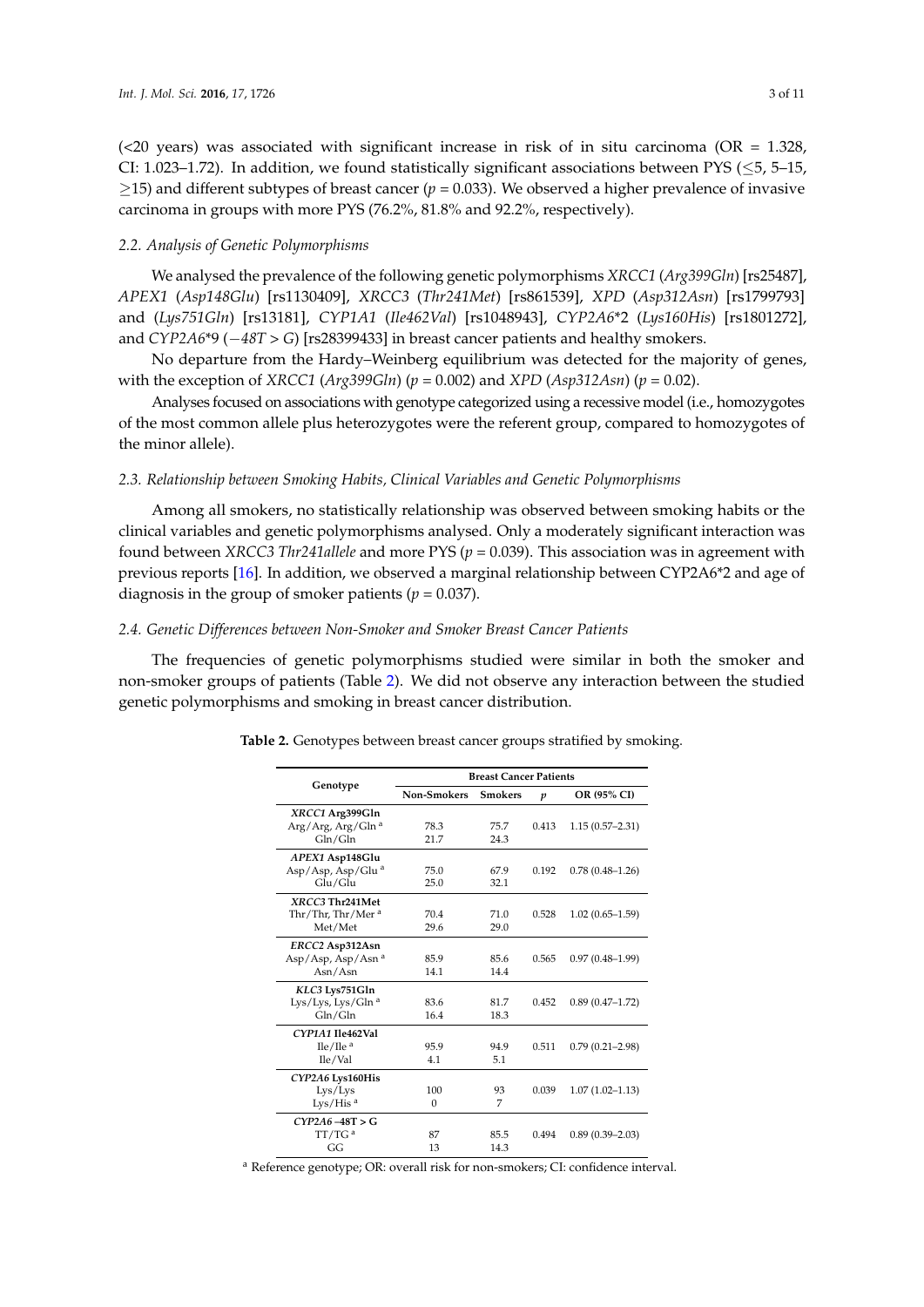### *2.5. Genetic Differences between Smoker Controls and Smoker Breast Cancer Patients*

Comparing only smoker groups, the frequencies of *XRCC1*, *APEX1*, *XPD*, *CYP2A6\*2* and *CYP2A6\*9* genetic polymorphisms were similar in both controls and breast cancer patients (Table [3\)](#page-3-0). However, the *XRCC3 Met241Met* genotype was associated with the risk of cancer development in smokers (*p* = 0.003, OR = 2.89 (1.35–6.21)). In contrast, the *CYP1A1 Ile462Ile* genotype (most common genotype) was significantly associated with higher risk of breast cancer in smokers ( $p = 0.001$ ,  $OR = 5.09 (1.94 - 13.36)$ .

<span id="page-3-0"></span>

|                               | <b>Smokers Group</b>                               |      |                  |                      |  |  |
|-------------------------------|----------------------------------------------------|------|------------------|----------------------|--|--|
| Genotype                      | <b>Breast Cancer Group</b><br><b>Healthy Group</b> |      | $\boldsymbol{p}$ | OR (95% CI)          |  |  |
| XRCC1 Arg399Gln               |                                                    |      |                  |                      |  |  |
| Arg/Arg, Arg/Gln <sup>a</sup> | 75.7                                               | 82.3 | 0.172            | $1.37(0.78 - 2.40)$  |  |  |
| Gln/Gln                       | 24.3                                               | 17.7 |                  |                      |  |  |
| APEX1 Asp148Glu               |                                                    |      |                  |                      |  |  |
| Asp/Asp, Asp/Glu <sup>a</sup> | 67.9                                               | 66.7 | 0.483            | $0.96(0.64 - 1.44)$  |  |  |
| Glu/Glu                       | 32.1                                               | 33.3 |                  |                      |  |  |
| XRCC3 Thr241Met               |                                                    |      |                  |                      |  |  |
| Thr/Thr, Thr/Mer <sup>a</sup> | 71.0                                               | 87.7 | 0.003            | $2.89(1.35 - 6.21)$  |  |  |
| Met/Met                       | 29.0                                               | 12.3 |                  |                      |  |  |
| ERCC2 Asp312Asn               |                                                    |      |                  |                      |  |  |
| Asp/Asp, Asp/Asn <sup>a</sup> | 85.6                                               | 87.5 | 0.432            | $1.15(0.56 - 2.35)$  |  |  |
| Asn/Asn                       | 14.4                                               | 12.5 |                  |                      |  |  |
| KLC3 Lys751Gln                |                                                    |      |                  |                      |  |  |
| Lys/Lys, Lys/Gln <sup>a</sup> | 81.7                                               | 86.2 | 0.283            | $1.32(0.65 - 2.68)$  |  |  |
| Gln/Gln                       | 18.3                                               | 13.8 |                  |                      |  |  |
| CYP1A1 Ile462Val              |                                                    |      |                  |                      |  |  |
| Ile/Ile                       | 94.9                                               | 78.5 | 0.001            | $5.09(1.94 - 13.36)$ |  |  |
| $I$ le/Val <sup>a</sup>       | 5.1                                                | 21.5 |                  |                      |  |  |
| CYP2A6 Lys160His              |                                                    |      |                  |                      |  |  |
| Lys/Lys <sup>a</sup>          | 93                                                 | 91.4 | 0.460            | $0.81(0.28 - 2.37)$  |  |  |
| Lys/His                       | 7                                                  | 8.6  |                  |                      |  |  |
| CYP2A6-48T>G                  |                                                    |      |                  |                      |  |  |
| TT/TG <sup>a</sup>            | 85.5                                               | 83.3 | 0.437            | $0.87(0.42 - 1.80)$  |  |  |
| GG                            | 14.3                                               | 16.7 |                  |                      |  |  |

**Table 3.** Association between genotype and risk of breast cancer among smokers.

<sup>a</sup> Reference genotype; OR: overall risk for breast cancer; CI: confidence interval. The bold numbers in the table show statistically significant (*p* < 0.006).

The frequency of *CYP1A1 Ile462Val* was around 5% in breast cancer patients and 21% in healthy smokers, while the frequency of *XRCC3 Met241Met* was around 29% in breast cancer patients and 12% in healthy smokers, suggesting a possible interaction effect between *CYP1A1 Ile462Val*, *XRCC3 Thr241Met* and risk of breast cancer in smokers, with regard to the risk for not developing breast cancer in smokers carrying the *CYP1A1 Ile462Val* genotype after interaction logistic regression analysis (*p* < 0.001, OR = 7.57 (2.48–23.25)).

Some studies have reported that duration of smoking is a much stronger risk factor than amount smoked [\[17](#page-8-14)[–20\]](#page-9-0). Table [4](#page-4-0) presents data of genetic frequencies for smokers stratified by smoking duration as a categorical variable (<20 YS/≥20 YS). Among smokers ≥20 YS, only *CYP1A1 Ile462Ile* was associated with the greater risk of breast cancer (OR = 7.12 (1.98–25.59)).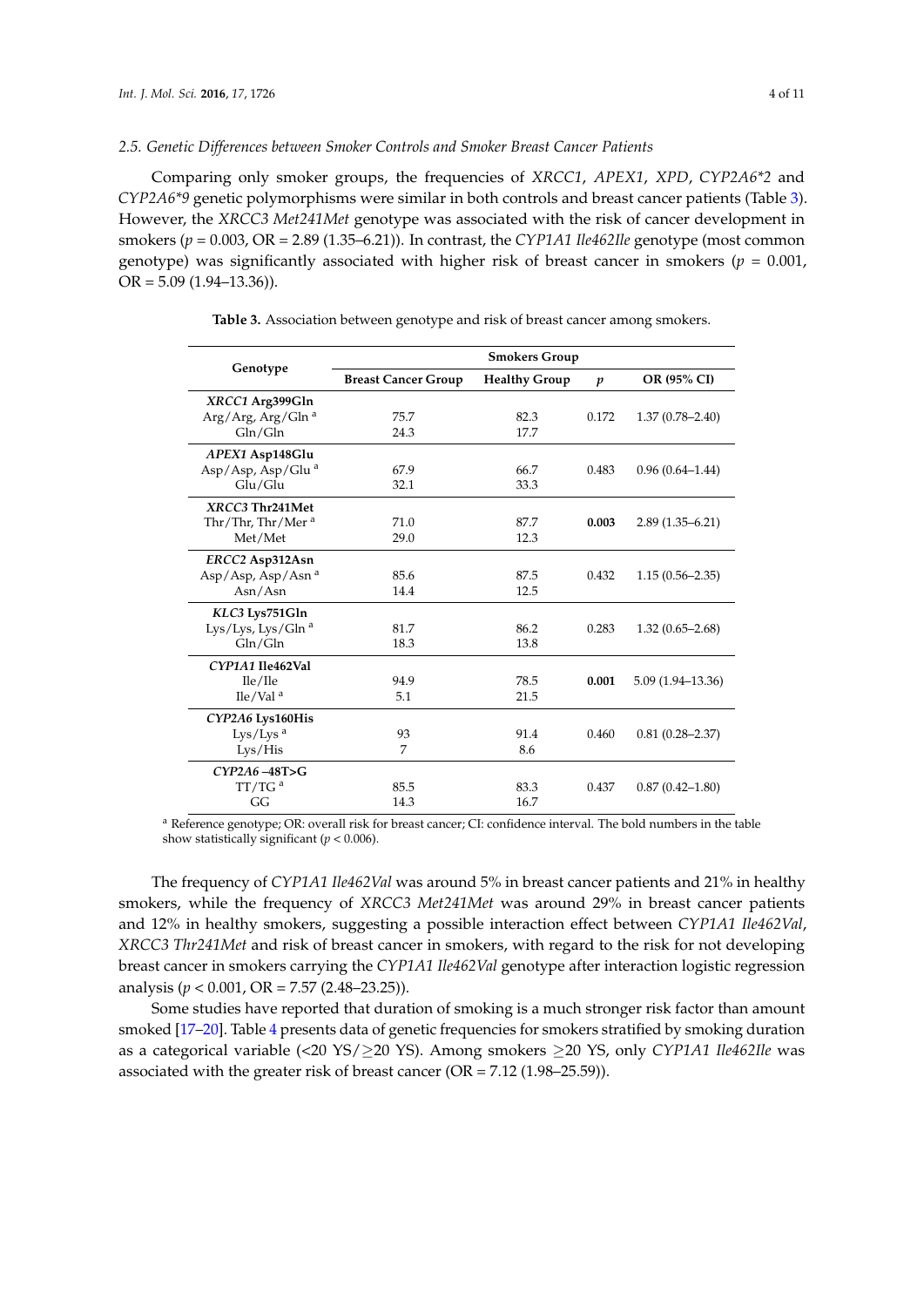| Genotype                       | <b>Years Smoking &lt; 20</b> |                      |                  | <b>Years Smoking <math>\geq 20</math></b> |                            |                      |                  |                     |
|--------------------------------|------------------------------|----------------------|------------------|-------------------------------------------|----------------------------|----------------------|------------------|---------------------|
|                                | <b>Breast Cancer Group</b>   | <b>Healthy Group</b> | $\boldsymbol{p}$ | OR (95% CI)                               | <b>Breast Cancer Group</b> | <b>Healthy Group</b> | $\boldsymbol{p}$ | OR (95% CI)         |
| XRCC1 Arg399Gln                |                              |                      |                  |                                           |                            |                      |                  |                     |
| Arg/Arg, Arg/Gln <sup>a</sup>  | 65.0                         | 87.9                 | 0.022            | $2.88(1.05 - 7.93)$                       | 80.4                       | 77.8                 | 0.440            | $0.88(0.44 - 1.74)$ |
| Gln/Gln                        | 35.0                         | 12.1                 |                  |                                           | 19.6                       | 22.2                 |                  |                     |
| APEX1 Asp148Glu                |                              |                      |                  |                                           |                            |                      |                  |                     |
| Asp/Asp, Asp/Glu <sup>a</sup>  | 74.4                         | 78.1                 | 0.466            | $1.17(0.50-2.73)$                         | 62.5                       | 57.8                 | 0.258            | $0.82(0.53 - 1.29)$ |
| Glu/Glu                        | 25.6                         | 21.9                 |                  |                                           | 34.8                       | 42.2                 |                  |                     |
| XRCC3 Thr241Met                |                              |                      |                  |                                           |                            |                      |                  |                     |
| Thr/Thr, Thr/Mer <sup>a</sup>  | 69.2                         | 87.9                 | 0.052            | $2.5(0.90 - 7.13)$                        | 73.0                       | 89.4                 | 0.020            | $2.53(1.03 - 6.21)$ |
| Met/Met                        | 30.8                         | 12.1                 |                  |                                           | 27.0                       | 10.6                 |                  |                     |
| ERCC2 Asp312Asn                |                              |                      |                  |                                           |                            |                      |                  |                     |
| Asp/Asp, Asp/Asn <sup>a</sup>  | 86.8                         | 84.8                 | 0.538            | $0.87(0.27 - 2.74)$                       | 85.6                       | 89.1                 | 0.385            | $1.32(0.50-3.50)$   |
| Asn/Asn                        | 13.2                         | 15.2                 |                  |                                           | 14.4                       | 10.9                 |                  |                     |
| KLC3 Lys751Gln                 |                              |                      |                  |                                           |                            |                      |                  |                     |
| Lys/Lys, Lys/Gln <sup>a</sup>  | 82.1                         | 78.6                 | 0.479            | $0.83(0.31 - 2.22)$                       | 81.8                       | 91.7                 | 0.132            | $2.18(0.67 - 7.03)$ |
| Gln/Gln                        | 17.9                         | 21.4                 |                  |                                           | 18.2                       | 8.3                  |                  |                     |
| CYP1A1 Ile462Val               |                              |                      |                  |                                           |                            |                      |                  |                     |
| Ile/Ile                        | 92.5                         | 83.9                 | 0.222            | $1.10(0.92 - 1.32)$                       | 95.7                       | 75.8                 | 0.002            | 7.12 (1.98-25.59)   |
| $\text{I}$ le/Val <sup>a</sup> | 7.5                          | 16.1                 |                  |                                           | 4.3                        | 24.2                 |                  |                     |
| CYP2A6 Lys160His               |                              |                      |                  |                                           |                            |                      |                  |                     |
| Lys/Lys <sup>a</sup>           | 96.9                         | 90.0                 | 0.282            | $0.31(0.03 - 2.84)$                       | 92.4                       | 92.6                 | 0.670            | $1.02(0.22 - 4.78)$ |
| Lys/His                        | 3.1                          | 10.0                 |                  |                                           | 7.6                        | 7.4                  |                  |                     |
| $CYP2A6 - 48T > G$             |                              |                      |                  |                                           |                            |                      |                  |                     |
| TT/TG <sup>a</sup>             | 84.4                         | 87.5                 | 0.500            | $1.25(0.37-4.23)$                         | 86.7                       | 77.8                 | 0.214            | $0.60(0.24 - 1.49)$ |
| GG                             | 15.6                         | 12.5                 |                  |                                           | 13.3                       | 22.2                 |                  |                     |

**Table 4.** Genotypes among smoker groups stratified by smoking duration.

<span id="page-4-0"></span><sup>a</sup> Reference genotype; OR: overall risk for breast cancer; CI: confidence interval. The bold number in the table shows statistically significant ( $p < 0.006$ ).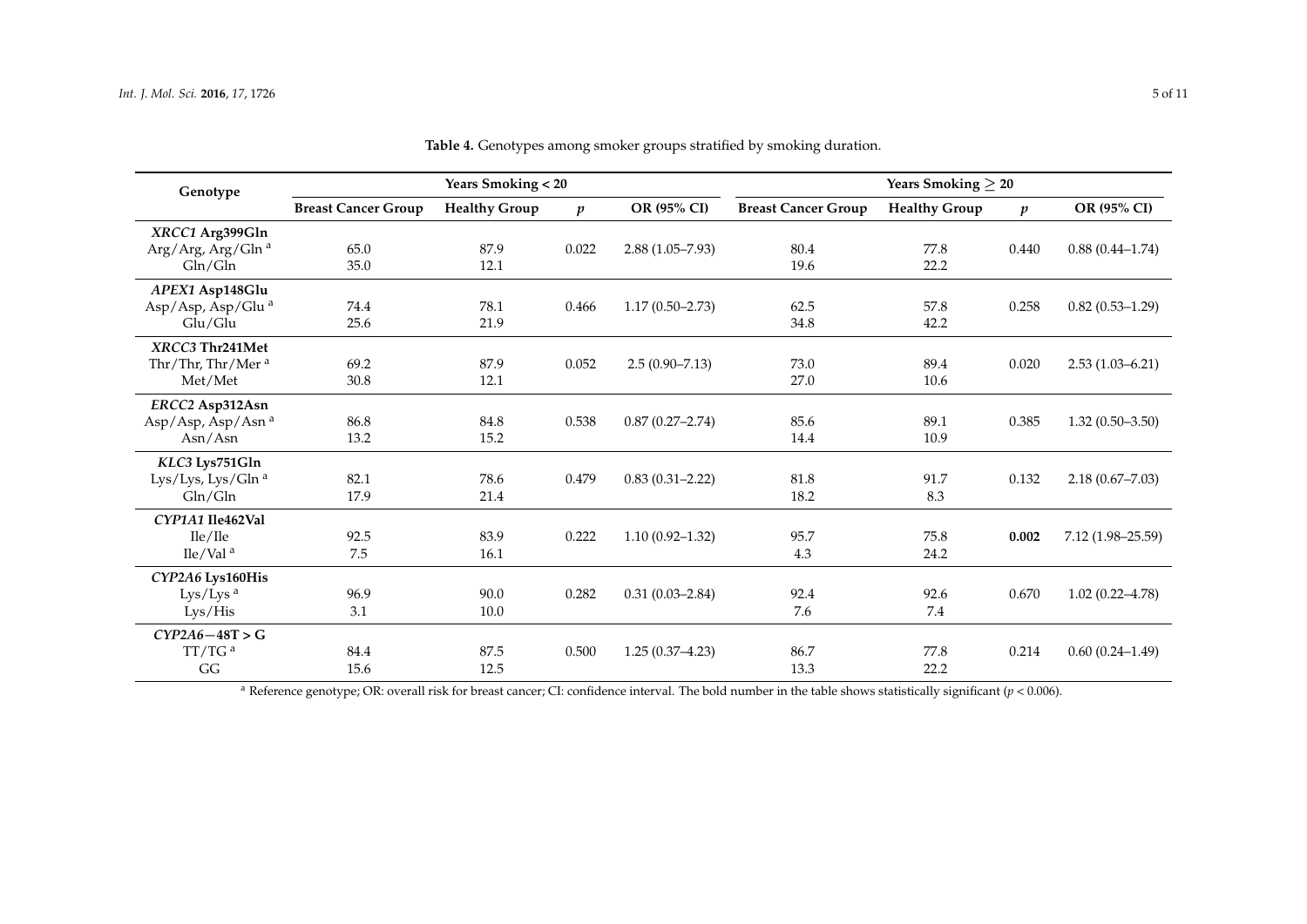#### **3. Discussion**

Smoking represents a potential risk for breast cancer development. Tobacco smoke contains thousands of chemical compounds, many of which are known to be mammary carcinogens [\[21\]](#page-9-1). Cellular proliferation during the years of pre-puberty to age at first pregnancy is the highest and it may decrease the ability of DNA repair mechanisms to correct damage before cell division happens [\[22\]](#page-9-2), as mammary tissue is more susceptible to carcinogenic exposures during this period [\[23\]](#page-9-3). We found that the association between smoking status and early age at diagnosis of breast cancer was significant. Moreover, our data suggested a younger age at smoking initiation is related to younger age at diagnosis. Smokers were diagnosed a mean of ten years before non-smokers. Smoking may accelerate the development of breast cancer and epidemiological findings suggest that smoking is associated with increased breast cancer incidence [\[6\]](#page-8-15).

Among smokers, invasive carcinoma subtype incidence increased with the intensity and duration of smoking (all *P*<sub>trend</sub> < 0.05). Such findings suggest that smoking can affect the incidence as well as the course of cancer. Di Cello and cols. have suggested that cigarette smoke promotes the epithelial to mesenchymal transition, producing a more aggressive breast cancer phenotype in vitro [\[9\]](#page-8-7). Susceptibility to breast cancer is a multifactorial trait (genetic components or environmental factors) that may differ between populations [\[24\]](#page-9-4). Certain genotypes of several genetic polymorphisms in enzymes involved in the metabolism of xenobiotics (such as CYP1A1) or in DNA repair genes have been suggested to alter the risk of breast cancer [\[25,](#page-9-5)[26\]](#page-9-6).

Among breast cancer group, we found the same genetic polymorphism prevalence to be independent of being a smoker or non-smoker. On the other hand, of the polymorphisms investigated comparing breast cancer smokers and healthy smokers, statistically significant associations between two genetic variants and risk of breast cancer in smokers were observed (*XRCC3* Met241, *CYP1A1* Ile462). However, the differences were the same independent of tobacco exposure. CYP1A1 metabolizes endogenous molecules and xenobiotics [\[27\]](#page-9-7). CYP1A1 catalyzes the first step in the metabolism of tobacco polycyclic aromatic hydrocarbons, leading to their carcinogenic activation [\[28\]](#page-9-8). CYP1A1 is also involved in the metabolism of estrogens, as one of the enzymes responsible for the 2-hydroxylation of 17h-estradiol and estrone in breast tissue [\[29](#page-9-9)[,30\]](#page-9-10). Therefore, the activity of CYP1A1 may influence breast carcinogenesis via at least two distinct pathways, tobacco metabolites and estrogens.

These results may support the main effect of CYP1A1 in estrogenic metabolism rather than in tobacco carcinogen activation in breast cancer.

Our data also showed an interaction between *XRCC3 Thr241Met*, *CYP1A1 Ile462Val*. In addition, it has been suggested that lifetime smoking exposure, not just current situation, should be used to assess risk among smokers [\[31\]](#page-9-11). When smokers were stratified by smoking duration (YS), we only observed differences in the ≥20 YS group, and the *CYP1A1 Ile462Ile* genotype was associated with increased risk of breast cancer. Smoking induces CYP1A1, and the effect of polymorphisms in estrogenic metabolism is upregulated in a dose-dependent manner [\[32\]](#page-9-12).

Kisselev and cols. suggested that the effects of polymorphisms on the function of CYP1A1 may be dependent on the substrate, and CYP1A1 variants might differ from the wild type in terms of their activity and regioselectivity towards estrogens. From a biochemical point of view, the high estrogen-2-hydroxylase activity of the *CYP1A*1 *Ile562Val* variant may either increase or reduce the susceptibility to cancer depending on its combination with other genetic and environmental risk factors. The results of epidemiologic studies are controversial and obviously dependent on the ethnicity, gender, and lifestyle of the study group [\[33–](#page-9-13)[35\]](#page-9-14). For example, an increased breast cancer risk associated with the *CYP1A1\*2* (*Ile462Val*) allele and smoking was observed in Caucasian women [\[35](#page-9-14)[,36\]](#page-9-15), whereas Chinese and Japanese women carrying the *CYP1A1\*2* (*Ile462Val*) allele have a significantly reduced risk of breast cancer as compared with carriers of the wild-type allele [\[37\]](#page-9-16). In addition, numerous studies have investigated the expression of *CYP1A1* in extra hepatic tissues which are largely exposed to environmental carcinogens. Expressional variation of *CYP1A1* has shown down-regulation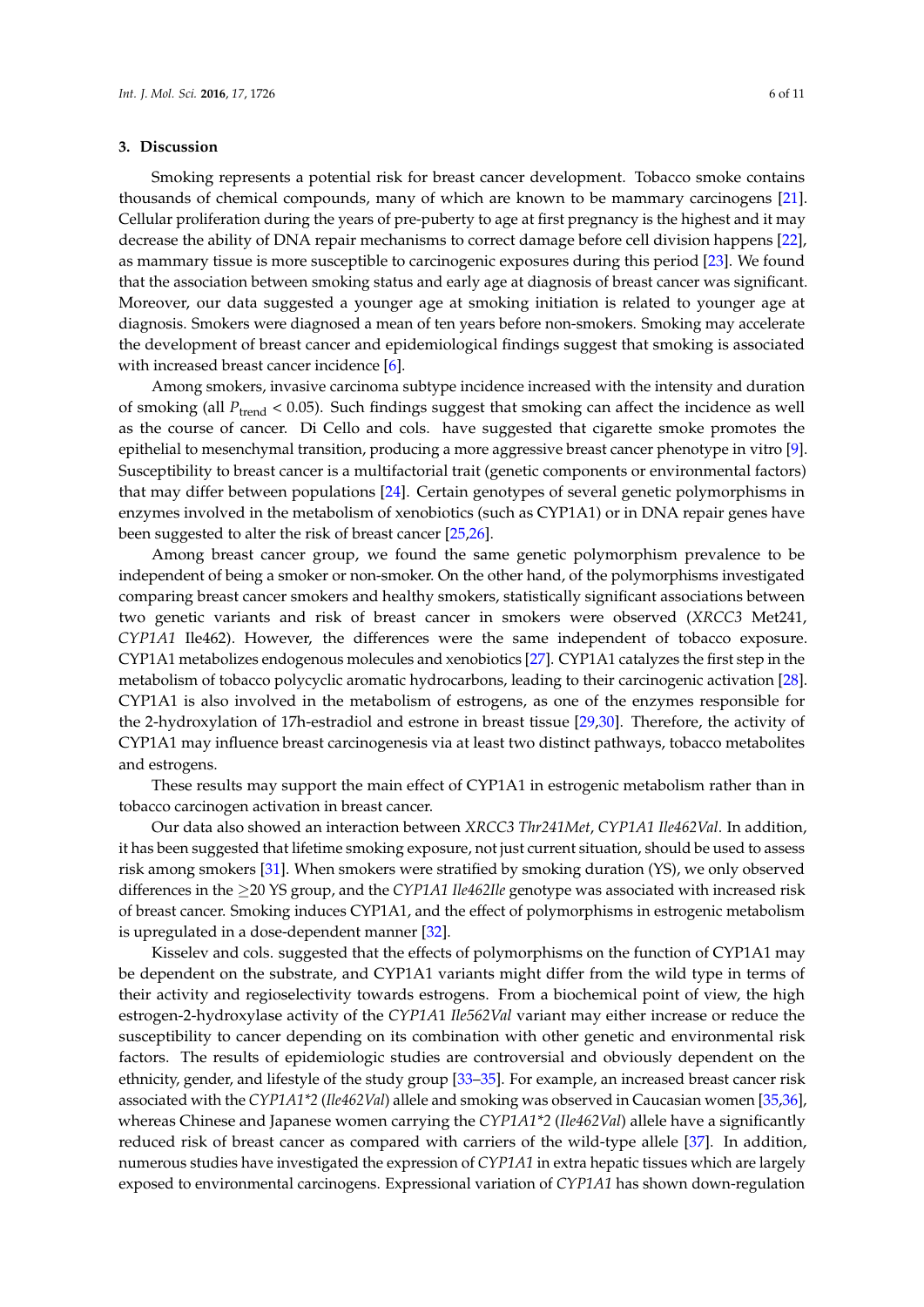of *CYP1A1* in breast cancer [\[38,](#page-9-17)[39\]](#page-10-0). *CYP1A1 Ile462Val* substitution situated in the heme-binding region of the enzyme is accompanied by a twofold increase in microsomal enzyme activity [\[40\]](#page-10-1). Our results showed higher prevalence of *CYP1A1 562Val* in controls, and it is tempting to speculate that the *CYP1A1\*2* (*Ile462Val*) allele could even play a protective role in smokers.

In the literature, declared cigarette consumption often serves as a proxy measure for level of toxin exposure or disease risk. However, for different reasons, consumption may not be a good predictor. The differences in how tobacco is smoked affect real exposure, and it is difficult discern if consumption reported as cigarettes per day correlates with other markers of exposure, the effect of compensation (changes in smoking behaviour to adjust for changes in nicotine levels or in volume of cigarettes smoked), the complex relationship between dose and disease risk for some diseases or whether people maintain the same levels of smoking over time [\[41\]](#page-10-2). This is why at the beginning we decided to divide the breast cancer groups into smokers and never-smokers in order to clarify exposure levels.

In addition, based on more recent assessments with the assumption that the effect of the genotype might be amplified at high doses, we studied the effects of long exposure on breast cancer risk in heavy smokers (≥20 YS) [\[42\]](#page-10-3). We compared breast cancer smokers and healthy smokers stratified by YS and we replicated results found in all sample analysis.

The goal of our research was to combine environment (smoking history) with genetic polymorphisms to improve assessment risk of breast cancer. Moreover, we have included a group of patients who were never smokers to evaluate differences. Most previous studies of *CYP1A1* polymorphisms and breast cancer divided smokers into ever or never groups, and did not analyse the effects of intensity, years of smoking or age at initiation. Among the strengths of our study are the prospective design and selection of well-defined groups in terms of smoking. However, our study is subject to certain limitations such as low statistical power (because of low sample size) and passive smoking data not being included. There could be a "partial dose effect" from second hand smoke. We know that a weakness of our study is the low sample size, yet we believe this can be partly overcome by the fact that our population is homogeneous, not stratified and well defined in terms of phenotype assessment. These results suggest that cigarette smoking might play an important role in the development of breast cancer, particularly when women start smoking relatively early in life or when they are exposed for a long time. Our results confirm the hypothesis that *CYP1A1 Ile462Val*, in association with a long period of active smoking, could be a possible breast cancer risk factor and also support the main effect of CYP1A1 in estrogenic metabolism rather than in tobacco carcinogen activation in breast cancer patients.

On the other hand, breast cancer is a complex disease that is mainly grouped based on its hormone receptor subtype (estrogen receptor or progesterone receptor positivity) and amplification of the *ERBB2* gene [\[43\]](#page-10-4). Evidence for smoking-related breast cancer risk in relation to hormone receptor status has been limited in Japan and Western countries [\[44,](#page-10-5)[45\]](#page-10-6). Some studies have reported a positive association between ever smoking and the risk of estrogen receptor positive cancer [\[6,](#page-8-15)[46,](#page-10-7)[47\]](#page-10-8), whereas others have reported a positive association for estrogen receptor negative cancer, or no association [\[47–](#page-10-8)[49\]](#page-10-9). Further studies including bigger, well-phenotyped cohorts or hormone receptor subtype status would be useful to clarify the association of smoking with breast cancer risk.

#### **4. Materials and Methods**

#### *4.1. Subject Enrolment and Data Collection*

We designed a control-based study with 297 female patients in order to detect the possible association between smoking, polymorphisms in carcinogen metabolism and/or DNA repair genes, and risk of breast carcinoma development. Women were randomly recruited from Centro de Patología de la Mama (Fundación Tejerina), Madrid (Spain), from 2010 to 2013. The first group consisted of patients with histologically confirmed breast cancer (smokers and never smokers) and the second group consisted of healthy patients without a previous positive history of breast carcinoma or other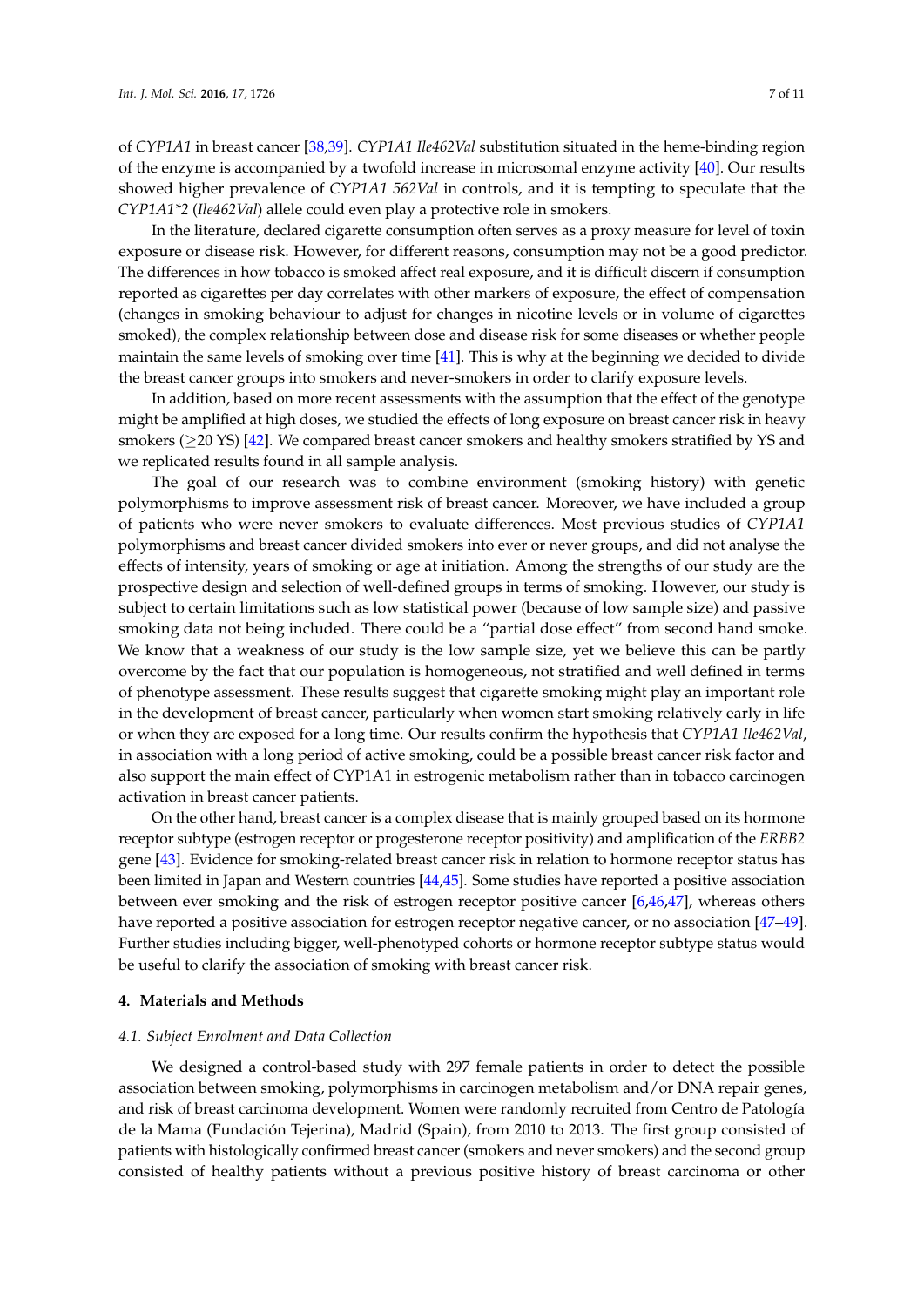malignancies and smokers with more than 1 pack years smoked (PYS). Approval was obtained on 4 November 2010 from the local Ethics Committee (2010/UEM19) and all patients provided written informed consent. The study was in accordance with the Helsinki Declaration.

All women completed a questionnaire regarding demographic characteristics, smoking habits, self-reported cigarettes per day (CPD), duration and intensity (PYS). CO expired and cotinine levels in urine samples were analyzed in 27% of smokers to check cigarette consumption. In addition, body mass index, tumour histology, type of treatment or concomitant medication data were collected for each participant.

# *4.2. Genotyping*

Venous blood samples were collected by venepuncture and processed for leukocyte DNA extraction using a standard phenol chloroform protocol. DNA extraction and genotype analyses were carried out in the Biomedicine laboratory at the Universidad Europea, Madrid (Spain). The study followed recommendations for replicating genotype-phenotype association studies, genotyping was performed specifically for research purposes, and researchers in charge of genotyping were totally blinded to the participants' identities (blood and DNA samples were tracked solely with bar-coding and personal identities were only made available to the main study researcher who was not involved in actual genotyping) [\[50\]](#page-10-10). The DNA samples were stored at  $-20$  °C until analysis.

Genotyping was performed by real-time PCR and Taqman probes with a Step One Real-Time PCR System (Applied Biosystems, Foster City, CA, USA).

### *4.3. Statistical Analysis*

Power analysis retrieved a sample size of 94 cases and 94 healthy patients necessary to detect an OR of 4 with a double-tale significant level of  $a = 0.05$  and  $c2 = 0.80$ , assuming a prevalence of *CYP1A1\*2C* allele of 6.4% in Caucasians [\[51\]](#page-10-11).

We compared smoking phenotypes and clinical characteristics between the different groups with the unpaired Student's *t*-test. We used the  $\chi^2$  test to assess deviations of genotype distributions from the Hardy-Weinberg equilibrium (HWE). We also used logistic regression to determine associations between smoking habits, breast cancer risk and genotypes. All statistical analyses were corrected for multiple comparisons using the Bonferroni method, in which the threshold *p*-value is obtained by dividing 0.05 by the number of tests. The data were stratified for smoking status, smoking duration or smoking intensity to determine several associations. All analyses were performed with the PASW/SPSS Statistics 20.0 (SPSS Inc., Chicago, IL, USA) program.

#### **5. Conclusions**

Cigarette smoking might play an important role in the development of breast cancer, particularly when women start smoking relatively early in life or when they are exposed for a long time. Larger studies are needed to confirm our initial findings, however, our results provide evidence that the main effect of CYP1A1 in estrogenic metabolism rather than in tobacco carcinogen activation in breast cancer patients and also confirmed the hypothesis that CYP1A1 Ile462Val, in association with long periods of active smoking, could be a breast cancer risk factor.

**Acknowledgments:** This study was supported by a grant from Cátedra Florencio Tejerina-UEM (project number 2010/UEM19). The funders had no role in study design, data collection and analysis, decision to publish, or preparation of the manuscript.

**Author Contributions:** Alejandro Tejerina, Fernando Bandrés, and Luis Reinoso-Barbero recruited the patients; Zoraida Verde, Catalina Santiago, and Félix Gómez-Gallego conceived and designed the experiments; Zoraida Verde and Luis Miguel Chicharro performed the experiments; Zoraida Verde and Fernando Bandrés analyzed the data; Zoraida Verde wrote the paper. All authors contributed to the cohort design, data collection, discussion and final approval of the submitted manuscript.

**Conflicts of Interest:** The authors declare no conflict of interest.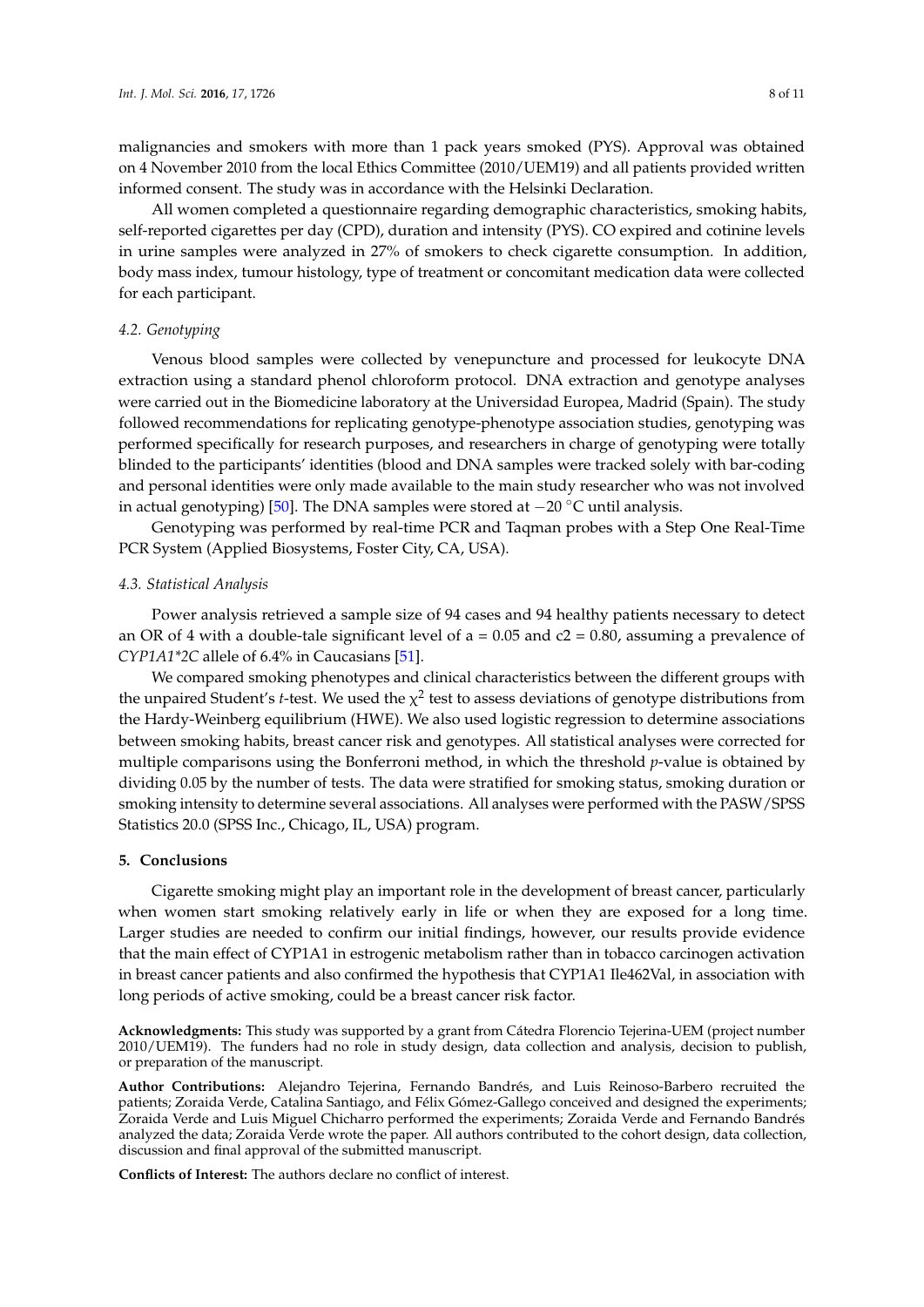# **References**

- <span id="page-8-0"></span>1. World Health Organization. Anonymous WHO urges more countries to require large, graphic health warnings on tobacco packaging: The WHO report on the global tobacco epidemic, 2011 examines anti-tobacco mass-media campaigns. *Cent. Eur. J. Public Health* **2011**, *19*, 1215–1216.
- <span id="page-8-1"></span>2. Reynolds, P. Smoking and breast cancer. *J. Mammary Gland Biol. Neoplasia* **2013**, *18*, 15–23. [\[CrossRef\]](http://dx.doi.org/10.1007/s10911-012-9269-x) [\[PubMed\]](http://www.ncbi.nlm.nih.gov/pubmed/23179580)
- <span id="page-8-2"></span>3. Terry, P.D.; Goodman, M. Is the association between cigarette smoking and breast cancer modified by genotype? A review of epidemiologic studies and meta-analysis. *Cancer Epidemiol. Biomark. Prev.* **2006**, *15*, 602–611. [\[CrossRef\]](http://dx.doi.org/10.1158/1055-9965.EPI-05-0853) [\[PubMed\]](http://www.ncbi.nlm.nih.gov/pubmed/16614098)
- <span id="page-8-3"></span>4. Young, E.; Leatherdale, S.; Sloan, M.; Kreiger, N.; Barisic, A. Age of smoking initiation and risk of breast cancer in a sample of Ontario women. *Tob. Induc. Dis.* **2009**. [\[CrossRef\]](http://dx.doi.org/10.1186/1617-9625-5-4) [\[PubMed\]](http://www.ncbi.nlm.nih.gov/pubmed/19222858)
- <span id="page-8-4"></span>5. Stephenson, N.; Beckmann, L.; Chang-Claude, J. Carcinogen metabolism, cigarette smoking, and breast cancer risk: A Bayes model averaging approach. *Epidemiol. Perspect. Innov.* **2010**. [\[CrossRef\]](http://dx.doi.org/10.1186/1742-5573-7-10) [\[PubMed\]](http://www.ncbi.nlm.nih.gov/pubmed/21080951)
- <span id="page-8-15"></span>6. Gaudet, M.M.; Gapstur, S.M.; Sun, J.; Diver, W.R.; Hannan, L.M.; Thun, M.J. Active smoking and breast cancer risk: Original cohort data and meta-analysis. *J. Natl. Cancer Inst.* **2013**, *105*, 515–525. [\[CrossRef\]](http://dx.doi.org/10.1093/jnci/djt023) [\[PubMed\]](http://www.ncbi.nlm.nih.gov/pubmed/23449445)
- <span id="page-8-5"></span>7. Kasajova, P.; Holubekova, V.; Mendelova, A.; Lasabova, Z.; Zubor, P.; Kudela, E.; Biskupska-Bodova, K.; Danko, J. Active cigarette smoking and the risk of breast cancer at the level of *N*-acetyltransferase 2 (NAT2) gene polymorphisms. *Tumour Biol.* **2016**, *37*, 7929–7937. [\[CrossRef\]](http://dx.doi.org/10.1007/s13277-015-4685-3) [\[PubMed\]](http://www.ncbi.nlm.nih.gov/pubmed/26700672)
- <span id="page-8-6"></span>8. Plant, A.L.; Benson, D.M.; Smith, L.C. Cellular uptake and intracellular localization of benzo(a)pyrene by digital fluorescence imaging microscopy. *J. Cell Biol.* **1985**, *100*, 1295–1308. [\[CrossRef\]](http://dx.doi.org/10.1083/jcb.100.4.1295) [\[PubMed\]](http://www.ncbi.nlm.nih.gov/pubmed/3980583)
- <span id="page-8-7"></span>9. Di Cello, F.; Flowers, V.L.; Li, H.; Vecchio-Pagan, B.; Gordon, B.; Harbom, K.; Shin, J.; Beaty, R.; Wang, W.; Brayton, C.; et al. Cigarette smoke induces epithelial to mesenchymal transition and increases the metastatic ability of breast cancer cells. *Mol. Cancer* **2013**. [\[CrossRef\]](http://dx.doi.org/10.1186/1476-4598-12-90) [\[PubMed\]](http://www.ncbi.nlm.nih.gov/pubmed/23919753)
- <span id="page-8-8"></span>10. Petrakis, N.L.; Gruenke, L.D.; Beelen, T.C.; Castagnoli, N., Jr.; Craig, J.C. Nicotine in breast fluid of nonlactating women. *Science* **1978**, *199*, 303–305. [\[CrossRef\]](http://dx.doi.org/10.1126/science.619458) [\[PubMed\]](http://www.ncbi.nlm.nih.gov/pubmed/619458)
- <span id="page-8-9"></span>11. Rundle, A.; Tang, D.; Zhou, J.; Cho, S.; Perera, F. The association between glutathione S-transferase M1 genotype and polycyclic aromatic hydrocarbon-DNA adducts in breast tissue. *Cancer Epidemiol. Biomarkers Prev.* **2000**, *9*, 1079–1085. [\[PubMed\]](http://www.ncbi.nlm.nih.gov/pubmed/11045791)
- <span id="page-8-10"></span>12. Anderson, L.N.; Cotterchio, M.; Mirea, L.; Ozcelik, H.; Kreiger, N. Passive cigarette smoke exposure during various periods of life, genetic variants, and breast cancer risk among never smokers. *Am. J. Epidemiol.* **2012**, *175*, 289–301. [\[CrossRef\]](http://dx.doi.org/10.1093/aje/kwr324) [\[PubMed\]](http://www.ncbi.nlm.nih.gov/pubmed/22247046)
- <span id="page-8-11"></span>13. Andres, S.A.; Bickett, K.E.; Alatoum, M.A.; Kalbfleisch, T.S.; Brock, G.N.; Wittliff, J.L. Interaction between smoking history and gene expression levels impacts survival of breast cancer patients. *Breast Cancer Res. Treat.* **2015**, *152*, 545–556. [\[CrossRef\]](http://dx.doi.org/10.1007/s10549-015-3507-z) [\[PubMed\]](http://www.ncbi.nlm.nih.gov/pubmed/26202054)
- 14. Cotterchio, M.; Mirea, L.; Ozcelik, H.; Kreiger, N. Active cigarette smoking, variants in carcinogen metabolism genes and breast cancer risk among pre- and post-menopausal women in Ontario, Canada. *Breast J.* **2014**, *20*, 468–480. [\[CrossRef\]](http://dx.doi.org/10.1111/tbj.12304) [\[PubMed\]](http://www.ncbi.nlm.nih.gov/pubmed/25052559)
- <span id="page-8-12"></span>15. Cox, D.G.; Dostal, L.; Hunter, D.J.; le Marchand, L.; Hoover, R.; Ziegler, R.G.; Thun, M.J. Breast and Prostate Cancer Cohort Consortium: *N*-acetyltransferase 2 polymorphisms, tobacco smoking, and breast cancer risk in the breast and prostate cancer cohort consortium. *Am. J. Epidemiol.* **2011**, *174*, 1316–1322. [\[CrossRef\]](http://dx.doi.org/10.1093/aje/kwr257) [\[PubMed\]](http://www.ncbi.nlm.nih.gov/pubmed/22074863)
- <span id="page-8-13"></span>16. Verde, Z.; Reinoso, L.; Chicharro, L.M.; Resano, P.; Sanchez-Hernandez, I.; Rodriguez Gonzalez-Moro, J.M.; Bandres, F.; Gomez-Gallego, F.; Santiago, C. Are SNP-Smoking Association Studies Needed in Controls? DNA Repair Gene Polymorphisms and Smoking Intensity. *PLoS ONE* **2015**, *10*, e0129374. [\[CrossRef\]](http://dx.doi.org/10.1371/journal.pone.0129374) [\[PubMed\]](http://www.ncbi.nlm.nih.gov/pubmed/26017978)
- <span id="page-8-14"></span>17. Doll, R.; Peto, R. Cigarette smoking and bronchial carcinoma: Dose and time relationships among regular smokers and lifelong non-smokers. *J. Epidemiol. Community Health* **1978**, *32*, 303–313. [\[CrossRef\]](http://dx.doi.org/10.1136/jech.32.4.303) [\[PubMed\]](http://www.ncbi.nlm.nih.gov/pubmed/744822)
- 18. Godtfredsen, N.S.; Holst, C.; Prescott, E.; Vestbo, J.; Osler, M. Smoking reduction, smoking cessation, and mortality: A 16-year follow-up of 19,732 men and women from The Copenhagen Centre for Prospective Population Studies. *Am. J. Epidemiol.* **2002**, *156*, 994–1001. [\[CrossRef\]](http://dx.doi.org/10.1093/aje/kwf150) [\[PubMed\]](http://www.ncbi.nlm.nih.gov/pubmed/12446255)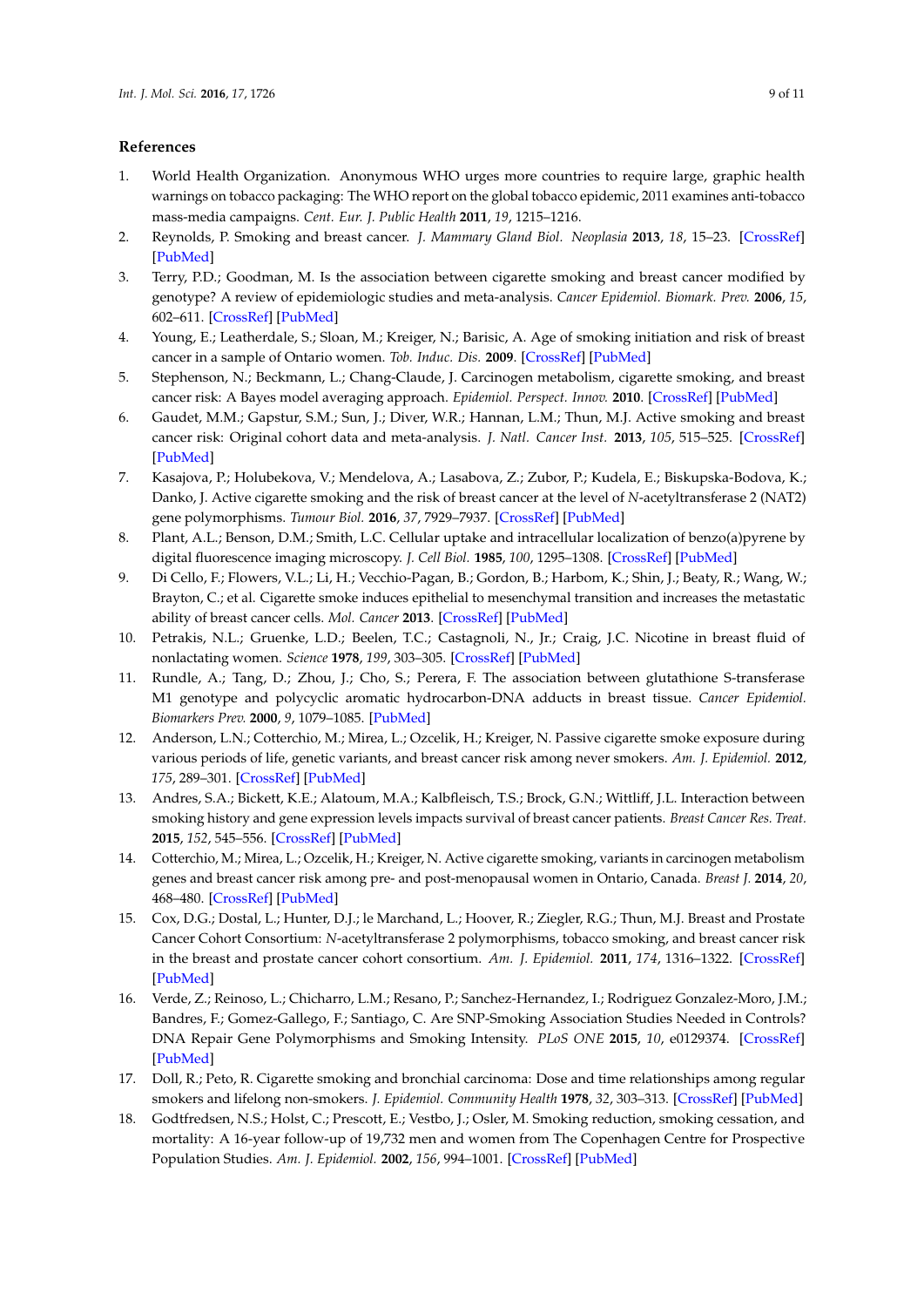- 19. Husten, C.G. How should we define light or intermittent smoking? Does it matter? *Nicotine Tob. Res.* **2009**, *11*, 111–121. [\[CrossRef\]](http://dx.doi.org/10.1093/ntr/ntp010) [\[PubMed\]](http://www.ncbi.nlm.nih.gov/pubmed/19246425)
- <span id="page-9-0"></span>20. Park, S.J.; Yi, B.; Lee, H.S.; Oh, W.Y.; Na, H.K.; Lee, M.; Yang, M. To quit or not: Vulnerability of women to smoking tobacco. *J. Environ. Sci. Health C Environ. Carcinog. Ecotoxicol. Rev.* **2016**, *34*, 33–56. [\[CrossRef\]](http://dx.doi.org/10.1080/10590501.2015.1131539) [\[PubMed\]](http://www.ncbi.nlm.nih.gov/pubmed/26669465)
- <span id="page-9-1"></span>21. Hecht, S.S. Cigarette smoking and lung cancer: Chemical mechanisms and approaches to prevention. *Lancet Oncol.* **2002**, *3*, 461–469. [\[CrossRef\]](http://dx.doi.org/10.1016/S1470-2045(02)00815-X)
- <span id="page-9-2"></span>22. Russo, A.L.; Thiagalingam, A.; Pan, H.; Califano, J.; Cheng, K.H.; Ponte, J.F.; Chinnappan, D.; Nemani, P.; Sidransky, D.; Thiagalingam, S. Differential DNA hypermethylation of critical genes mediates the stage-specific tobacco smoke-induced neoplastic progression of lung cancer. *Clin. Cancer Res.* **2005**, *11*, 2466–2470. [\[CrossRef\]](http://dx.doi.org/10.1158/1078-0432.CCR-04-1962) [\[PubMed\]](http://www.ncbi.nlm.nih.gov/pubmed/15814621)
- <span id="page-9-3"></span>23. Marcus, P.M.; Hayes, R.B.; Vineis, P.; Garcia-Closas, M.; Caporaso, N.E.; Autrup, H.; Branch, R.A.; Brockmoller, J.; Ishizaki, T.; Karakaya, A.E.; et al. Cigarette smoking, *N*-acetyltransferase 2 acetylation status, and bladder cancer risk: A case-series meta-analysis of a gene-environment interaction. *Cancer Epidemiol. Biomark. Prev.* **2000**, *9*, 461–467.
- <span id="page-9-4"></span>24. Li, D.; Walcott, F.L.; Chang, P.; Zhang, W.; Zhu, J.; Petrulis, E.; Singletary, S.E.; Sahin, A.A.; Bondy, M.L. Genetic and environmental determinants on tissue response to in vitro carcinogen exposure and risk of breast cancer. *Cancer Res.* **2002**, *62*, 4566–4570. [\[PubMed\]](http://www.ncbi.nlm.nih.gov/pubmed/12183407)
- <span id="page-9-5"></span>25. Ali, K.; Mahjabeen, I.; Sabir, M.; Mehmood, H.; Kayani, M.A. OGG1 Mutations and Risk of Female Breast Cancer: Meta-Analysis and Experimental Data. *Dis. Markers* **2015**, *2015*, 690878. [\[CrossRef\]](http://dx.doi.org/10.1155/2015/690878) [\[PubMed\]](http://www.ncbi.nlm.nih.gov/pubmed/26089588)
- <span id="page-9-6"></span>26. Tyndale, R.F.; Sellers, E.M. Genetic variation in CYP2A6-mediated nicotine metabolism alters smoking behavior. *Ther. Drug Monit.* **2002**, *24*, 163–171. [\[CrossRef\]](http://dx.doi.org/10.1097/00007691-200202000-00026) [\[PubMed\]](http://www.ncbi.nlm.nih.gov/pubmed/11805739)
- <span id="page-9-7"></span>27. Nebert, D.W.; Wikvall, K.; Miller, W.L. Human cytochromes P450 in health and disease. *Philos. Trans. R Soc. Lond. B Biol. Sci.* **2013**, *368*, 20120431. [\[CrossRef\]](http://dx.doi.org/10.1098/rstb.2012.0431) [\[PubMed\]](http://www.ncbi.nlm.nih.gov/pubmed/23297354)
- <span id="page-9-8"></span>28. McManus, M.E.; Burgess, W.M.; Veronese, M.E.; Huggett, A.; Quattrochi, L.C.; Tukey, R.H. Metabolism of 2-acetylaminofluorene and benzo(a)pyrene and activation of food-derived heterocyclic amine mutagens by human cytochromes P-450. *Cancer Res.* **1990**, *50*, 3367–3376. [\[PubMed\]](http://www.ncbi.nlm.nih.gov/pubmed/2334931)
- <span id="page-9-9"></span>29. Lee, A.J.; Cai, M.X.; Thomas, P.E.; Conney, A.H.; Zhu, B.T. Characterization of the oxidative metabolites of 17β-estradiol and estrone formed by 15 selectively expressed human cytochrome p450 isoforms. *Endocrinology* **2003**, *144*, 3382–3398. [\[CrossRef\]](http://dx.doi.org/10.1210/en.2003-0192) [\[PubMed\]](http://www.ncbi.nlm.nih.gov/pubmed/12865317)
- <span id="page-9-10"></span>30. Monostory, K.; Dvorak, Z. Steroid regulation of drug-metabolizing cytochromes P450. *Curr. Drug Metab.* **2011**, *12*, 154–172. [\[CrossRef\]](http://dx.doi.org/10.2174/138920011795016854) [\[PubMed\]](http://www.ncbi.nlm.nih.gov/pubmed/21395541)
- <span id="page-9-11"></span>31. Saquib, N.; Stefanick, M.L.; Natarajan, L.; Pierce, J.P. Mortality risk in former smokers with breast cancer: Pack-years vs. smoking status. *Int. J. Cancer* **2013**, *133*, 2493–2497. [\[CrossRef\]](http://dx.doi.org/10.1002/ijc.28241) [\[PubMed\]](http://www.ncbi.nlm.nih.gov/pubmed/23649774)
- <span id="page-9-12"></span>32. Shizu, M.; Itoh, Y.; Sunahara, R.; Chujo, S.; Hayashi, H.; Ide, Y.; Takii, T.; Koshiko, M.; Chung, S.W.; Hayakawa, K.; et al. Cigarette smoke condensate upregulates the gene and protein expression of proinflammatory cytokines in human fibroblast-like synoviocyte line. *J. Interferon Cytokine Res.* **2008**, *28*, 509–521. [\[PubMed\]](http://www.ncbi.nlm.nih.gov/pubmed/18729741)
- <span id="page-9-13"></span>33. Mitrunen, K.; Hirvonen, A. Molecular epidemiology of sporadic breast cancer. The role of polymorphic genes involved in oestrogen biosynthesis and metabolism. *Mutat. Res.* **2003**, *544*, 9–41. [\[PubMed\]](http://www.ncbi.nlm.nih.gov/pubmed/12888106)
- 34. Miyoshi, Y.; Noguchi, S. Polymorphisms of estrogen synthesizing and metabolizing genes and breast cancer risk in Japanese women. *Biomed. Pharmacother.* **2003**, *57*, 471–481. [\[CrossRef\]](http://dx.doi.org/10.1016/j.biopha.2003.09.008) [\[PubMed\]](http://www.ncbi.nlm.nih.gov/pubmed/14637391)
- <span id="page-9-14"></span>35. Ambrosone, C.B.; Freudenheim, J.L.; Marshall, J.R.; Graham, S.; Vena, J.E.; Brasure, J.R.; Michalek, A.M.; Laughlin, R.; Nemoto, T.; Shields, P.G. The association of polymorphic *N*-acetyltransferase (NAT2) with breast cancer risk. *Ann. N. Y. Acad. Sci.* **1995**, *768*, 250–252. [\[CrossRef\]](http://dx.doi.org/10.1111/j.1749-6632.1995.tb12132.x) [\[PubMed\]](http://www.ncbi.nlm.nih.gov/pubmed/8526358)
- <span id="page-9-15"></span>36. Ishibe, N.; Hankinson, S.E.; Colditz, G.A.; Spiegelman, D.; Willett, W.C.; Speizer, F.E.; Kelsey, K.T.; Hunter, D.J. Cigarette smoking, cytochrome P450 1A1 polymorphisms, and breast cancer risk in the Nurses' Health Study. *Cancer Res.* **1998**, *58*, 667–671. [\[PubMed\]](http://www.ncbi.nlm.nih.gov/pubmed/9485019)
- <span id="page-9-16"></span>37. Miyoshi, Y.; Takahashi, Y.; Egawa, C.; Noguchi, S. Breast cancer risk associated with CYP1A1 genetic polymorphisms in Japanese women. *Breast J.* **2002**, *8*, 209–215. [\[CrossRef\]](http://dx.doi.org/10.1046/j.1524-4741.2002.08404.x) [\[PubMed\]](http://www.ncbi.nlm.nih.gov/pubmed/12100112)
- <span id="page-9-17"></span>38. Bernauer, U.; Heinrich-Hirsch, B.; Tonnies, M.; Peter-Matthias, W.; Gundert-Remy, U. Characterisation of the xenobiotic-metabolizing Cytochrome P450 expression pattern in human lung tissue by immunochemical and activity determination. *Toxicol. Lett.* **2006**, *164*, 278–288. [\[CrossRef\]](http://dx.doi.org/10.1016/j.toxlet.2006.01.007) [\[PubMed\]](http://www.ncbi.nlm.nih.gov/pubmed/16483733)